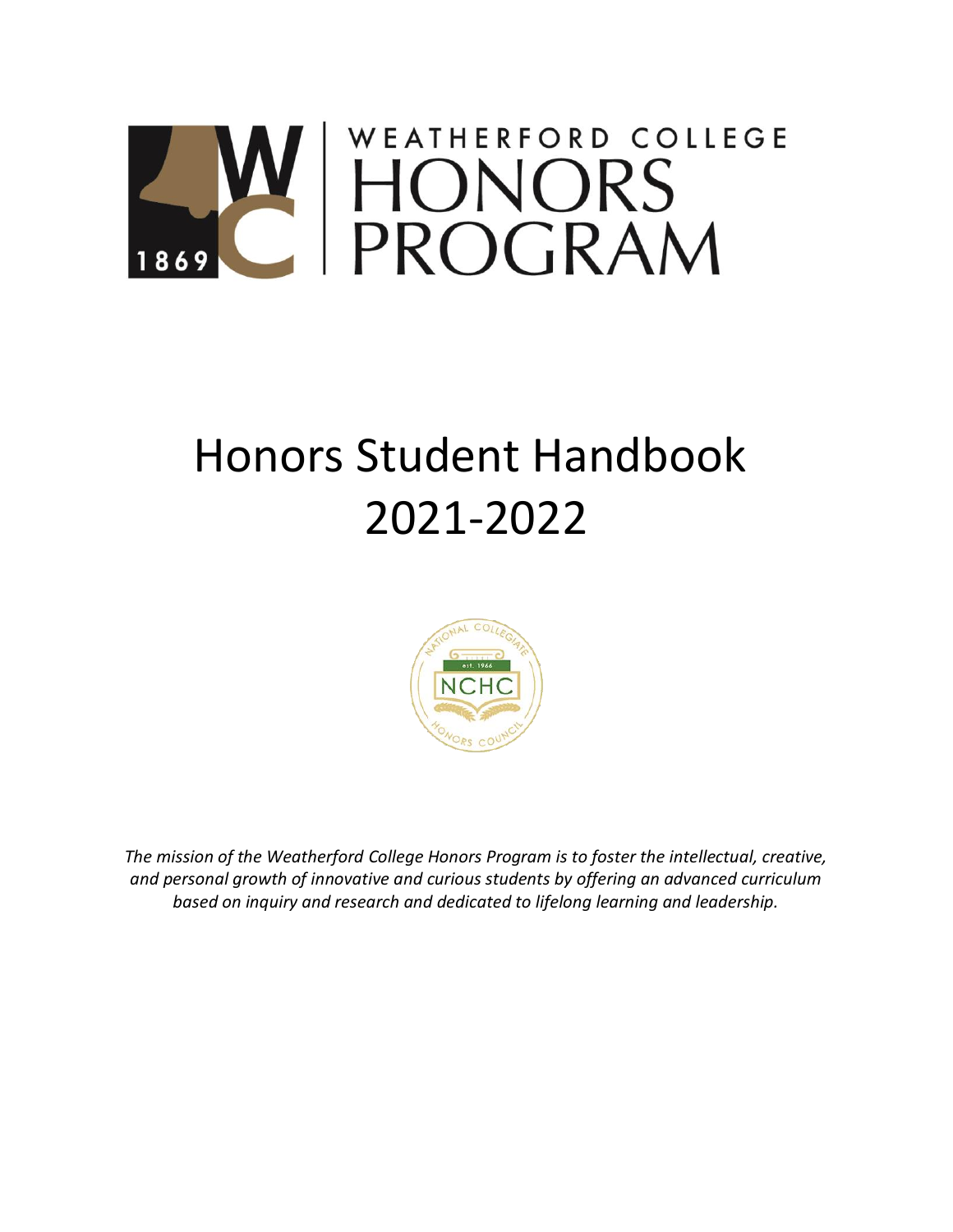#### **1. Honors Admission Requirements**

Honors Program Eligibility Requirements:

- Acceptance to Weatherford College
- Official completed high school transcript submitted to student services
- 3.33 GPA (high school or college)
- TSI Complete
- Full time student (enrolled in 12+ hours)

Since motivation and persistence are significant factors in determining academic success, interested students who fall slightly short of the GPA requirement may still apply and may be admitted at the discretion of the honors program committee.

# **a. Admission Process**

- Apply to Weatherford College via ApplyTexas
- Apply to the WC Honors Program via application on website
- The Honors committee will either: deny your application and give feedback, invite you to interview, or accept your application, via WC e-mail
- In some cases, the honors committee will contact you directly for an interview. After conducting the interview, you will be notified via WC e-mail regarding acceptance status

# **2. Retention in Honors Program**

If admitted to the Honors Program, you will be expected to:

- Maintain a 3.33 GPA
- Complete at least 1 Honors Course (or Honors Contract) each semester
- Participate in the Honors Seminar Course
- Attend honors program events
- Complete 5-10 community service hours

# **3. Honors Coursework**

# **a. Honors Courses**

Honors courses are intended to provide a deeper and more engaging academic experience for students. Each Honors course will be different. In some Honors classes, you may complete additional assignments or cover more advanced concepts than usually taught in that class. Some Honors classes may put more emphasis on student research or on seminar-style discussion. But in every case, expectations will be high. You'll be expected to attend regularly and to engage with the course in ways that other classes may not require. By applying to the Honors Program, you're signaling your willingness to be held to that higher expectation.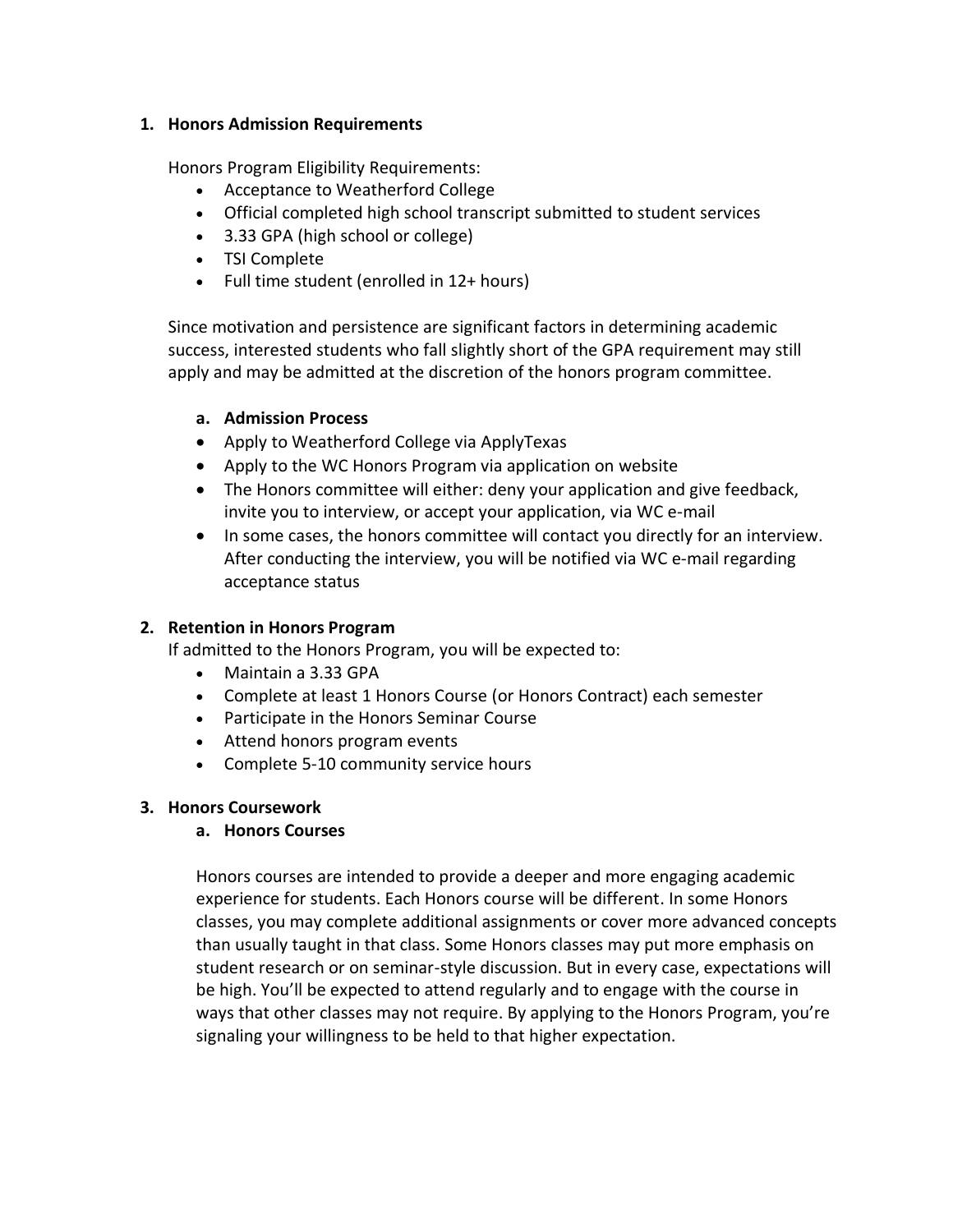#### **b. Honors Seminar**

In the first semester of the Honors Program, you'll be expected to participate in a weekly Honors seminar, which will introduce you to the Program and to other Honors students. The seminar will also serve as a bridge between your Honors Courses and the Capstone Project you'll complete in your last semester. The Honors Seminar is a non-credit course but is nevertheless required for all admitted students.

#### **c. Registering for Honors Courses**

Honors courses are limited to students admitted to the Honors Program. For that reason, you'll work with a designated Honors advisor to register for those classes. Honors students will register for Honors classes before the regular registration period begins for other classes, and the Honors advisor can help you build the rest of your schedule as well.

#### **d. Honors Contracts**

In some cases, you may be interested in completing honors-level work in a class which is not offered through the Honors Program. In these cases, an Honors Contract may be used. An Honors Contract is an agreement between an Honors student and a professor in a non-Honors course, outlining additional work or expectations that the student could complete in order to gain an Honors designation for the course. **Honors Contracts are only offered for the courses listed in section 3e (Curriculum) below.** To establish an Honors Contract, you should approach the instructor of the class **no later than the first week of the semester** (before the semester begins is even better). If the professor is willing to offer an Honors Contract, then you and the professor in question will work together to understand the expectations and requirements for the contract. NOTE: professors are not required to offer Honors Contracts, and all requirements are at the discretion of the professor. The contract will need to be approved by Honors program coordinator and the Honors Committee. The coordinator and committee can approve the contract, ask for changes or additional information, or deny it all together. Honors students are only allowed to attempt (1) Honors Contract each semester.

Honors program students must have taken at least one honors course before they can attempt an honors contract, unless previously authorized by the program coordinator.

To get Honors credit, you'll need to successfully complete the terms of the Contract and get at least a B for your overall course grade.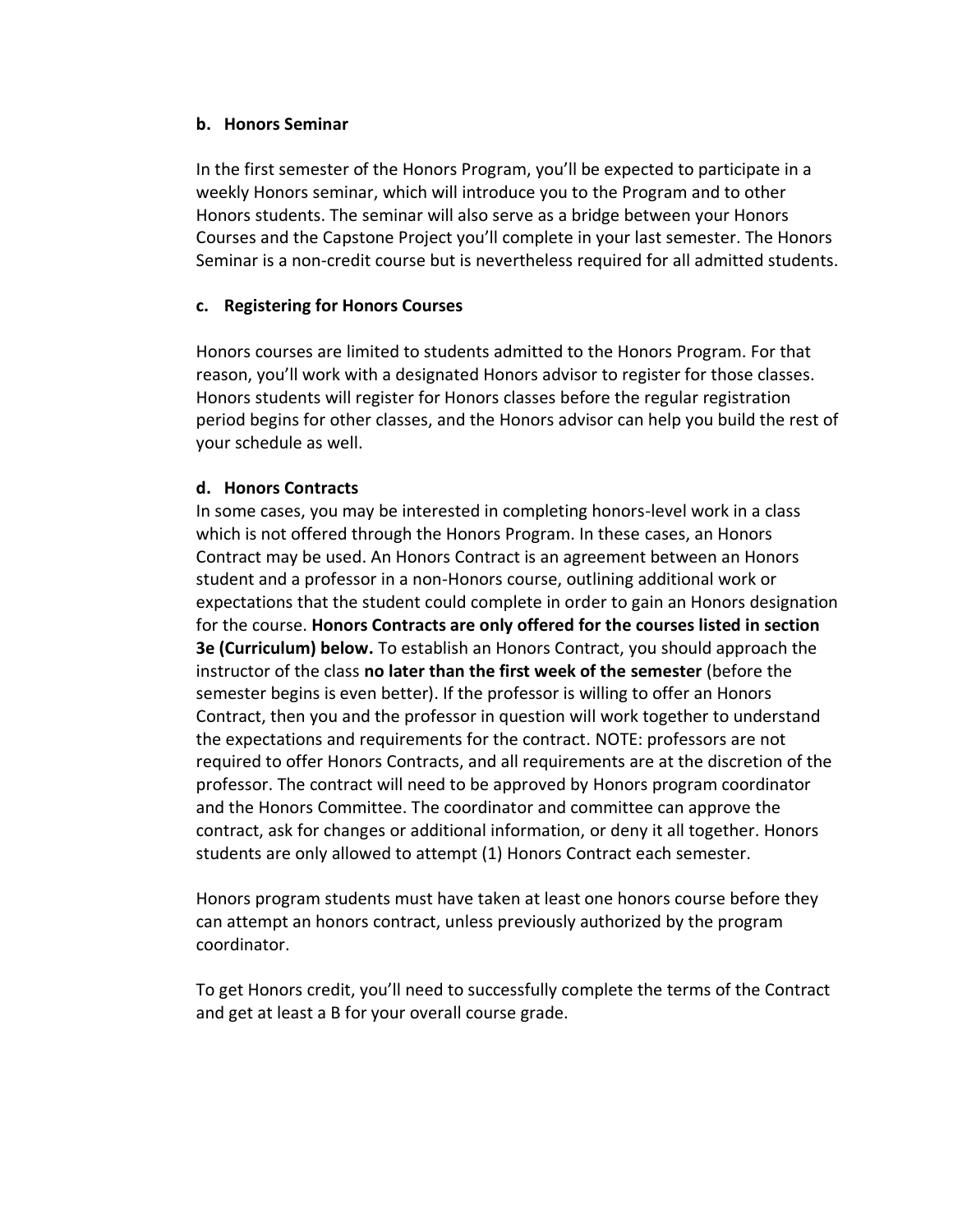#### **e. Curriculum**

Honors students are expected to complete at least 12 credit-hours in Honors courses or contracts. Because the Honors Program is meant to be interdisciplinary and to introduce students to advanced work in a variety of disciplines, you'll need to complete at least one course or contract from **each** of the following groups:

| <b>Group A</b>   | <b>Group B</b>   | <b>Group C</b>   |
|------------------|------------------|------------------|
| <b>MATH 1314</b> | <b>ENGL 1301</b> | <b>HIST 1301</b> |
| <b>MATH 1316</b> | <b>ENGL 1302</b> | <b>HIST 1302</b> |
| <b>MATH 1324</b> | <b>ENGL 2311</b> | <b>HIST 2311</b> |
| <b>MATH 1325</b> | <b>ENGL 2321</b> | <b>HIST 2312</b> |
| <b>MATH 1332</b> | <b>ENGL 2322</b> | <b>GOVT 2305</b> |
| <b>MATH 1342</b> | <b>ENGL 2323</b> | <b>GOVT 2306</b> |
| <b>MATH 2413</b> | <b>ENGL 2326</b> | <b>ANTH 2351</b> |
| <b>BIOL 1406</b> | <b>ENGL 2327</b> | <b>ECON 1301</b> |
| <b>BIOL 1407</b> | <b>ENGL 2328</b> | <b>ECON 2301</b> |
| <b>BIOL 1408</b> | <b>ENGL 2331</b> | <b>ECON 2302</b> |
| <b>BIOL 1409</b> | <b>ENGL 2332</b> | <b>PSYC 2301</b> |
| <b>BIOL 1411</b> | <b>ENGL 2333</b> | <b>PSYC 2314</b> |
| <b>BIOL 1413</b> | <b>ENGL 2341</b> | <b>SOCI 1301</b> |
| <b>BIOL 2401</b> | <b>SPAN 2311</b> | <b>SOCW 2361</b> |
| <b>BIOL 2402</b> | <b>SPAN 2312</b> | <b>PHIL 1301</b> |
| <b>BIOL 2406</b> | <b>ARTS 1301</b> | <b>PHIL 2306</b> |
| <b>BIOL 2420</b> | <b>ARTS 1303</b> | <b>PHIL 2321</b> |
| <b>CHEM 1411</b> | <b>ARTS 1304</b> |                  |
| <b>CHEM 1412</b> | <b>DRAM 1310</b> |                  |
| <b>GEOL 1403</b> | <b>HUMA 1315</b> |                  |
| <b>GEOL 1404</b> | <b>MUSI 1306</b> |                  |
| <b>GEOL 1447</b> | <b>MUSI 1307</b> |                  |
| <b>PHYS 1401</b> | <b>MUSI 1301</b> |                  |
| <b>PHYS 1402</b> |                  |                  |
| PHYS 1403        |                  |                  |
| <b>PHYS 1404</b> |                  |                  |
| <b>PHYS 1415</b> |                  |                  |
| <b>PHYS 1417</b> |                  |                  |
| <b>PHYS 2425</b> |                  |                  |
| <b>PHYS 2426</b> |                  |                  |

NOTE: Not all classes on this list are offered every semester.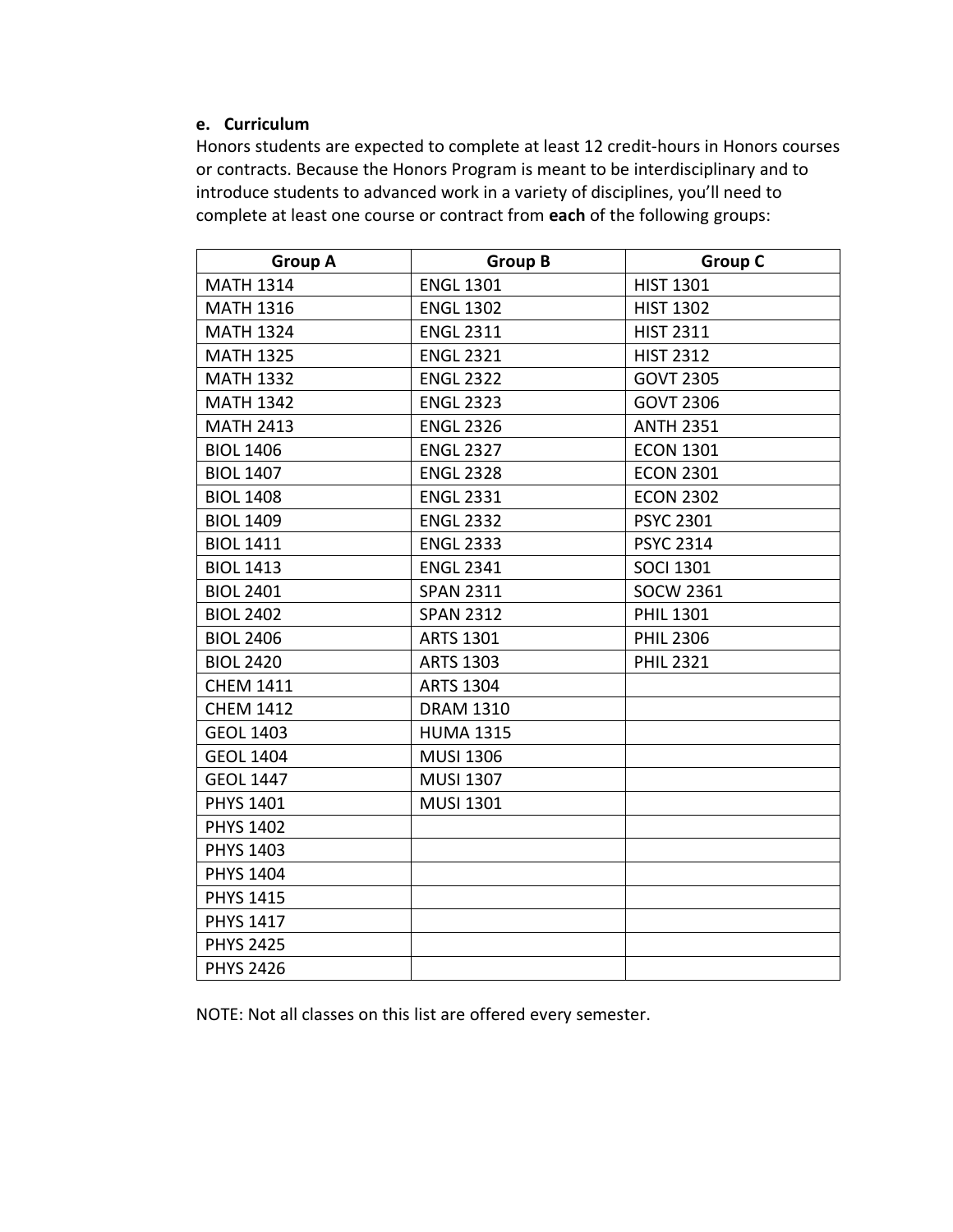### **f. Course Recognition**

Students who complete an Honors-designated course with a grade of C or better OR complete an Honors Contract with a B or better will have an honors designation for that course on their transcript.

#### **g. Capstone Project**

Engaging with ideas through research is a major component of the mission of the Honors Program, and for that reason, one of the requirements of being an Honors Student is the completion of an independent research project. By the start of the last semester before you graduate (at the latest), you'll need to propose your Capstone Project to the Honors Coordinator. The project can be the outgrowth of an assignment you completed in an Honors course, or it can represent a new idea altogether. You'll work out the specific details of the project with the Coordinator, but every Capstone Project will represent a significant investment of time and original research. The finished product may be a paper, a multimedia presentation, or even a performance (in some cases).

#### **4. Graduation with Honors**

#### **a. Honors Graduate Designation Criteria**

To be designated as an Honors Graduate, you must:

- Complete at least 12 credit hours of Honors course or contracts (minimum of 1 course/contract each semester)
- Complete the honors seminar course
- Complete at least 5 hours of approved community service
- Complete an Honors Capstone project
- Maintain a 3.33 GPA
- Fulfill all other Weatherford College requirements for graduation

#### **b. Distinguished Honors Graduate Designation Criteria**

To be designated as a Distinguished Honors Graduate, you must:

- Complete at least 24 credit hours of Honors course or contracts (minimum of 2 courses/contract each semester)
- Complete the honors seminar course
- Complete at least 10 hours of approved community service
- Complete an Honors Capstone project
- Maintain a 3.33 GPA
- Fulfill all other Weatherford College requirements for graduation